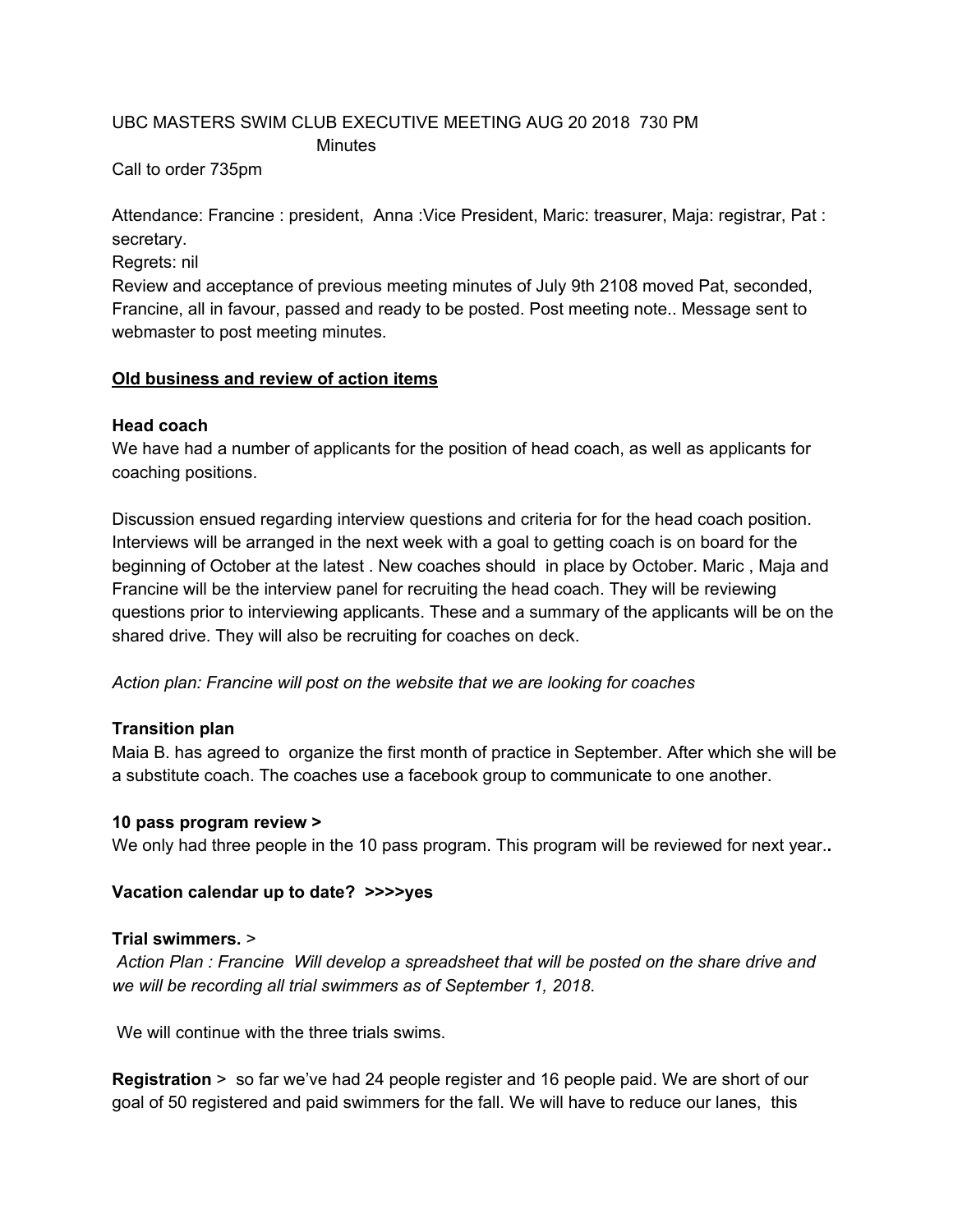decision will be made in the next couple weeks. We will have to reduce lanes starting in October. As we have to give the pool one months notice. At the next meeting, we will have to review our budget and swimmers no. in order to determine a course of action . There's much discussion regarding recruitment ideas for new members . An email was sent out today to all prior members to remind them that we are registering for the fall session. *Action Plan : Maja and Pat will put up posters in the neighbourhood and on campus. We will review this issue at the next meeting to see what we need to do to mitigate the situation.*

**Volunteering for meets.** Francine has forwarded feedback from our members to the Mel zajac organizers.

#### **Central park set up.**

Apparently we only pay a rate for the Central Park pool that does not include setting up the pool.

**Quickbooks** . Maric checked into getting a credit card however it was too expensive to set up a credit card for the club. So we will continue to have one of the board members paid for our QuickBooks account and be reimbursed by the club.

**AGM** The date for the AGM > we will try for November 17, 2018.

*Action Plan:* Francine will approach Marily to see if we can use her house again. We will need to determine another venue if she is unable to provide her home. We will look into this at the next meeting.

Current board members willing to put their name forward for the next year include Francine as president, Anna as vice president, Maric as registrar. We need to recruit both a secretary and treasurer. All board positions go up for election at the AGM.

#### **NEW BUSINESS**

#### **REPORTS OF OFFICERS**

#### **PRESIDENT nil**

**VICE PRESIDENT** Addressed correspondence from the website.

**TREASURER** doing OK for this session. Need to get our member numbers in order to meet our budget goals for our fall session.

Christine S the pool manager is willing to meet with the board sometime this fall.

**REGISTRAR** > post meeting note.. 27 members registered.

Swim Canada requires us to register , Maja will take care of this. The Fee is 200 dollars.